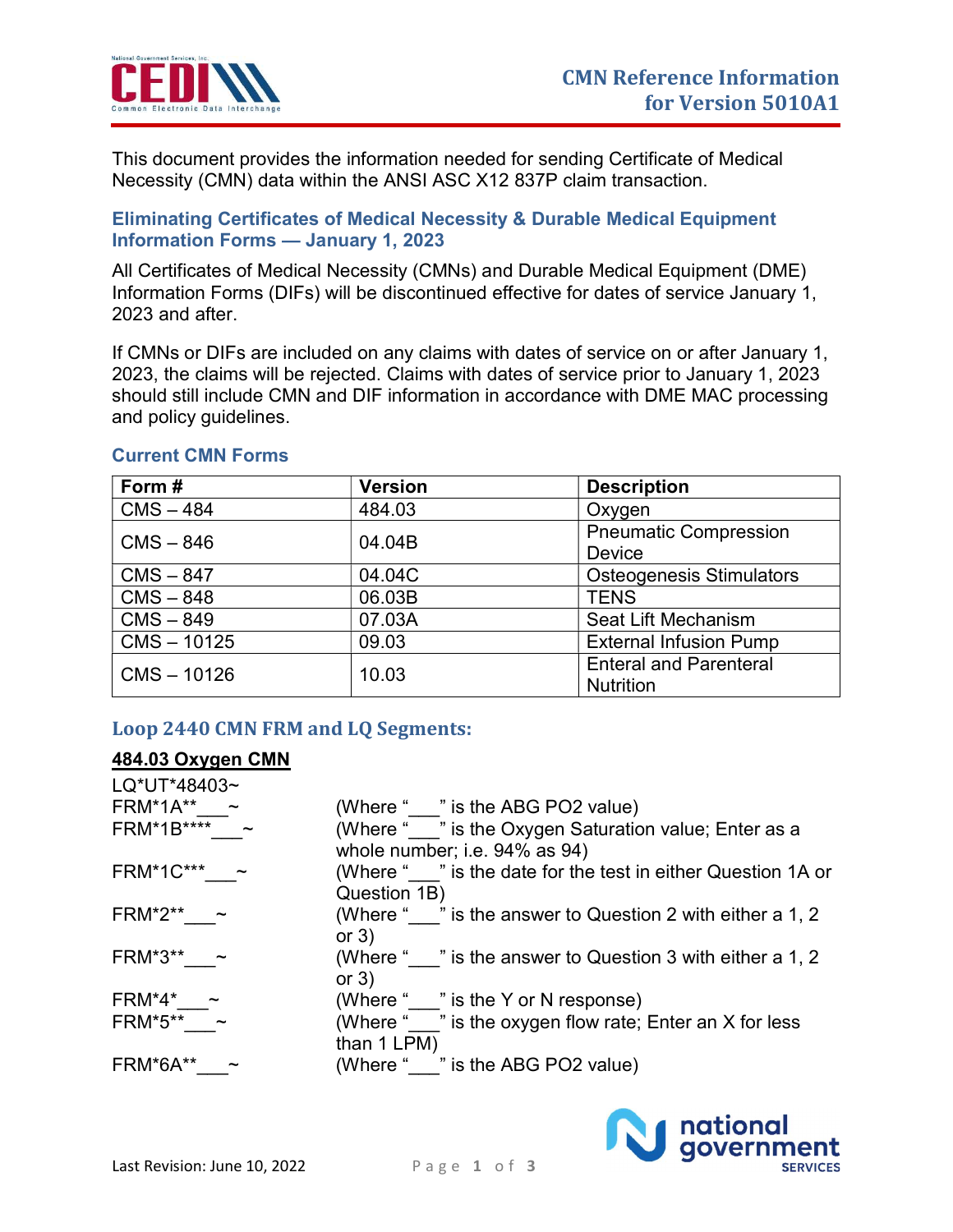

| FRM*6B****            | (Where "" is the Oxygen Saturation value; Enter as a        |
|-----------------------|-------------------------------------------------------------|
| $\sim$                | whole number; i.e. 94% as 94)                               |
| <b>FRM*6C***</b>      | (Where "" is the date for the test in either Question 6A or |
| $\tilde{\phantom{a}}$ | Question 6B)                                                |
| FRM*7*                | " is the Y or N response)                                   |
| $\sim$                | (Where "                                                    |
| FRM*8*<br>$\sim$      | (Where " " is the Y or N response)                          |
| FRM*9*                | " is the Y or N response)                                   |
| $\sim$                | (Where "                                                    |

#### 04.04B Pneumatic Compression Devices CMN

| LQ*UT*0404~           |                           |
|-----------------------|---------------------------|
| FRM*1*                | " is the Y or N response) |
| $\tilde{\phantom{a}}$ | (Where "                  |
| FRM*2*                | " is the Y or N response) |
| $\tilde{\phantom{a}}$ | (Where "                  |
| FRM*3*                | " is the Y or N response) |
| $\tilde{\phantom{a}}$ | (Where "                  |
| FRM*4*                | " is the Y or N response) |
| $\tilde{\phantom{a}}$ | (Where "                  |
| FRM*5*                | " is the Y or N response) |
| $\sim$                | (Where "                  |

### 04.04C Osteogenesis Stimulators CMN

| LQ*UT*0404~                        |                                                 |
|------------------------------------|-------------------------------------------------|
| FRM*6*                             | (Where "<br>" is the Y or N response)           |
| FRM*7A*                            | (Where "<br>" is the Y or N response)           |
| <b>FRM*7B**</b>                    | (Where "<br>" is the number of months response) |
| FRM*8*                             | (Where "<br>" is the Y or N response)           |
| FRM*9A*                            | (Where "<br>" is the Y or N response)           |
| FRM*9B**                           | (Where "<br>" is the number of months response) |
| <b>FRM*10A*</b>                    | (Where "<br>" is the Y or N response)           |
| FRM*10B**<br>$\tilde{\phantom{a}}$ | " is the number of months response)<br>(Where " |
| <b>FRM*10C**</b>                   | (Where "<br>" is the number of months response) |
| <b>FRM*11*</b>                     | (Where " " is the Y or N response)              |
| <b>FRM*12*</b>                     | (Where " " is the Y or N response)              |
|                                    |                                                 |

## <u>06.03B TENS CMN</u>

| LQ*UT*0603~                       |                                              |
|-----------------------------------|----------------------------------------------|
| FRM*1*<br>$\sim$                  | (Where "___" is the Y or N response)         |
| <b>FRM*2**</b><br>$\sim$          | (Where " " is the number of months response) |
| FRM*3**<br>$\sim$                 | (Where "" is the number for the condition    |
| response)                         |                                              |
| FRM*4*                            | (Where " " is the Y or N response)           |
| FRM*5*                            | (Where "___" is the Y or N response)         |
| FRM*6***<br>$\tilde{\phantom{a}}$ | (Where "" is the date response)              |
|                                   |                                              |

### 07.03A Seat Lift Mechanism CMN

LQ\*UT\*0703~